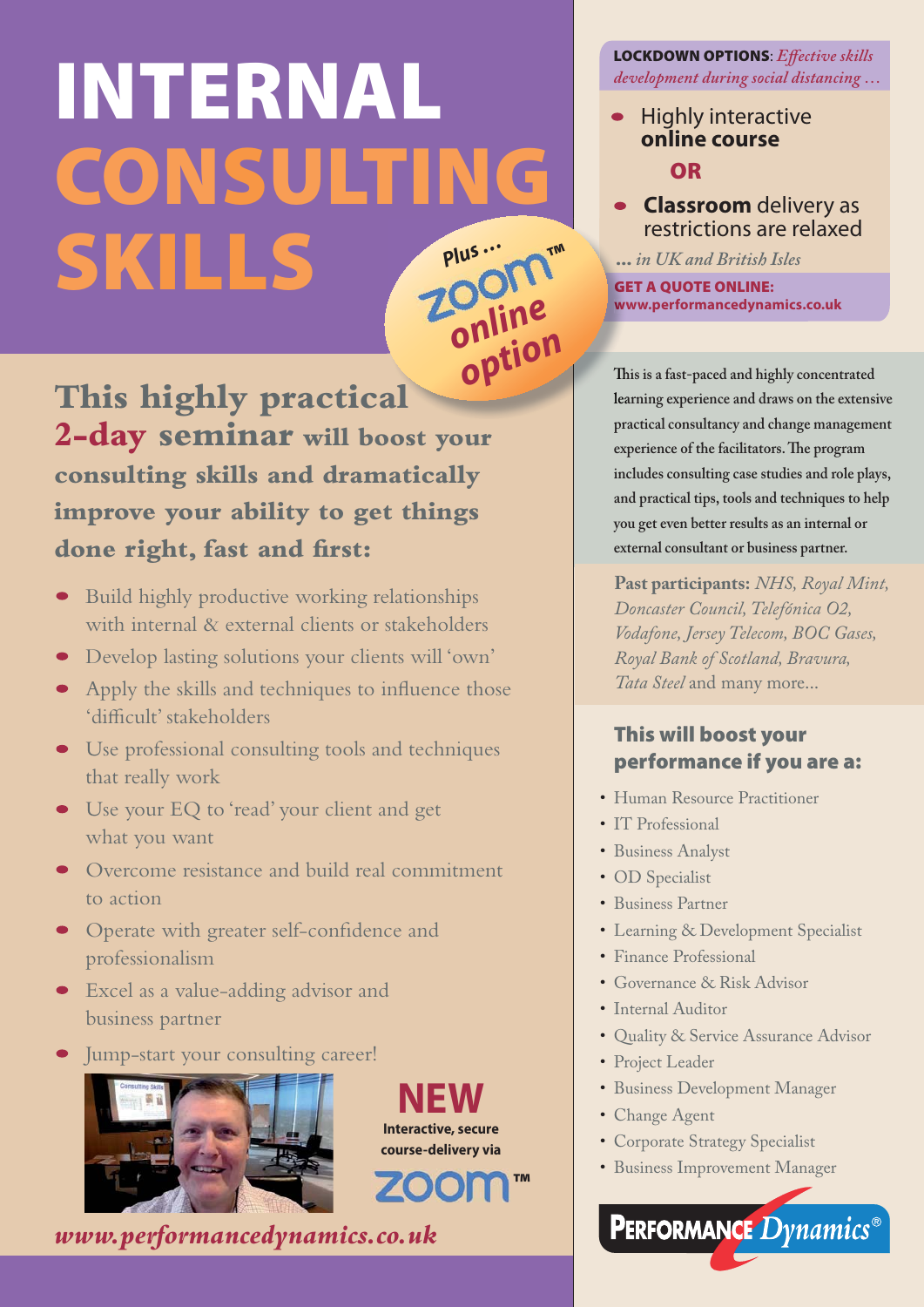

### **THE CHALLENGE**

Today more than ever, public health measures, remote working practices, unpredictable demand and unrelenting competition are forcing organisations to re-think the way they operate. As a result corporate and support functions are under pressure to demonstrate a genuine 'value adding' contribution to organisational performance. Similarly, external service providers are under scrutiny to deliver high

quality at a reasonable cost. This is having a dramatic effect on how internal functions and external service providers must now operate.



# **HOW TO SURVIVE**

Many support functions (Human Resources, IT, Finance, Marketing etc) are being downsized, outsourced or opened up to competition from external service providers. Others are moving to a more integrated shared services model with greater responsibility for supporting performance organisation-wide.

To survive in this new environment, traditional support functions must adopt a more proactive role in building relationships, enabling change, influencing outcomes and taking a sharper focus on organisational goals and business needs. Technical specialists (in IT, HR, Finance, Planning etc) need to see issues from a **broader business** perspective and speak the business language of their internal clients and stakeholders. Similarly, to take advantage of the market for internal services, external providers and consultants must break down the perceptions of 'us and them' and must collaborate as business partners to deliver high quality products and sustainable improvements in service. The internal consulting model provides an essential and dynamic way to adapt to these changes.



# **COURSE STYLE**

Tested in over 450 organisations in 17 countries, the Internal Consulting Skills program uses our proven approach to help you develop, practise and then apply the skills required to operate in this new mode. In the practical consulting simulation sessions you will work with one of our expert consultants in a team with up to 7 other participants. Guided by your facilitator, you and your team will plan and take

part in a lively and realistic simulation of a consulting process - from initial contact with your client or internal stakeholder through to a successful conclusion. You will receive feedback and advice on your current consulting style and take away powerful consulting tools, checklists and proven techniques to help you deal with the real-life hurdles internal consultants, advisors and service providers face. You will learn how to build highly productive partnerships with internal and external clients and stakeholders, how to re-position your team as a value-adding business partner, how to introduce high-impact and lasting improvements and much more...

# **Style Profiler**

Computer analysed assessment of your Personal Consulting Style plus 100 page Consulting Skills course manual and 40 page Personal Development Workbook (soft copies for Zoom-based courses) with your own benchmarked personal profile and personal development action plan.

**Get a quote online at: www.performancedynamics.co.uk** 

### **2-days of practical skills development, team work and**

### **1. The Consulting Process**

- What is consultancy?
- Understanding client and stakeholder needs
- The 34 essentials you need to begin a successful initiative
- How to clarify and define what is in and out of scope
- Nine important steps to ensure you 'add value'
- How and when to use 'Expert' and 'Collaborative' modes

#### **2. PRACTICAL CONSULTING SIMULATION: Initial Client and Stakeholder Meetings**

- How to manage successful initial meetings
- Establishing credibility and professionalism
- 24 ways for you to run better initial meetings
- The 80:20 rule and why you will fail without it
- Highly effective techniques to distinguish 'needs' from 'wants'
- How to develop highly effective questions
- Four powerful techniques to boost your active listening
- The difficult issues and how to raise them and deal with them
- The client's difficult questions and how deal with them
- Proven and practical ways to manage your client's expectations
- Developing a clear, measurable definition of the real objective
- How to develop proposals and plans with high impact

#### **3. Consulting Tools, Models & Techniques**

- How to use the most important professional consulting tools to diagnose the problem and identify options
- When to use quantitative and qualitative techniques

PROGRAM OUTLINE

- Harnessing your client's experience to analyse the problem
- Involving your client in identifying solutions they will 'own'
- Using consulting models as powerful communication tools

#### **4. PRACTICAL CONSULTING SIMULATION: Information Gathering and Analysis**

- The secrets of successful information gathering meetings
- 20 ways for you to improve your information gathering
- How to deal with dominant people who are more senior
- A highly effective technique to influence demanding clients
- The keys to building rapport and overcoming resistance
- Powerful techniques to gain trust from suspicious client staff
- How to diagnose the problem and begin developing solutions
- Running successful questionnaire surveys and focus groups

#### **5. PERSONAL DEVELOPMENT AND PERSONAL ACTION PLANNING: Developing your Consulting Style and Skills**

- Benchmarking your consulting style against over 500 Australian consultants, business partners and service providers
	- Using the 'Consulting Style Profiler' to develop your business, client and self management skills
		- Over 150 action steps to boost your effectiveness
	- Measuring your 'Emotional Intelligence' against our benchmark group of consultants and business partners
	- 10 important ways to boost your Emotional Intelligence

### **Maximum 8 people (Zoom) or 16 people (Classroom)**

### **What our past course participants say...**

*Did what it said on the tin! Good range of consultancy tips which will be valuable in my current and future roles. Keith Chalmers, Scottish & Southern Energy, Perth, Scotland*

*Extremely valuable - not only is it a sound introduction to my next internal consultancy role but I have an action plan to take my development further. Maria Psaras, Internal Consultant, Financial Ombudsman Service, London*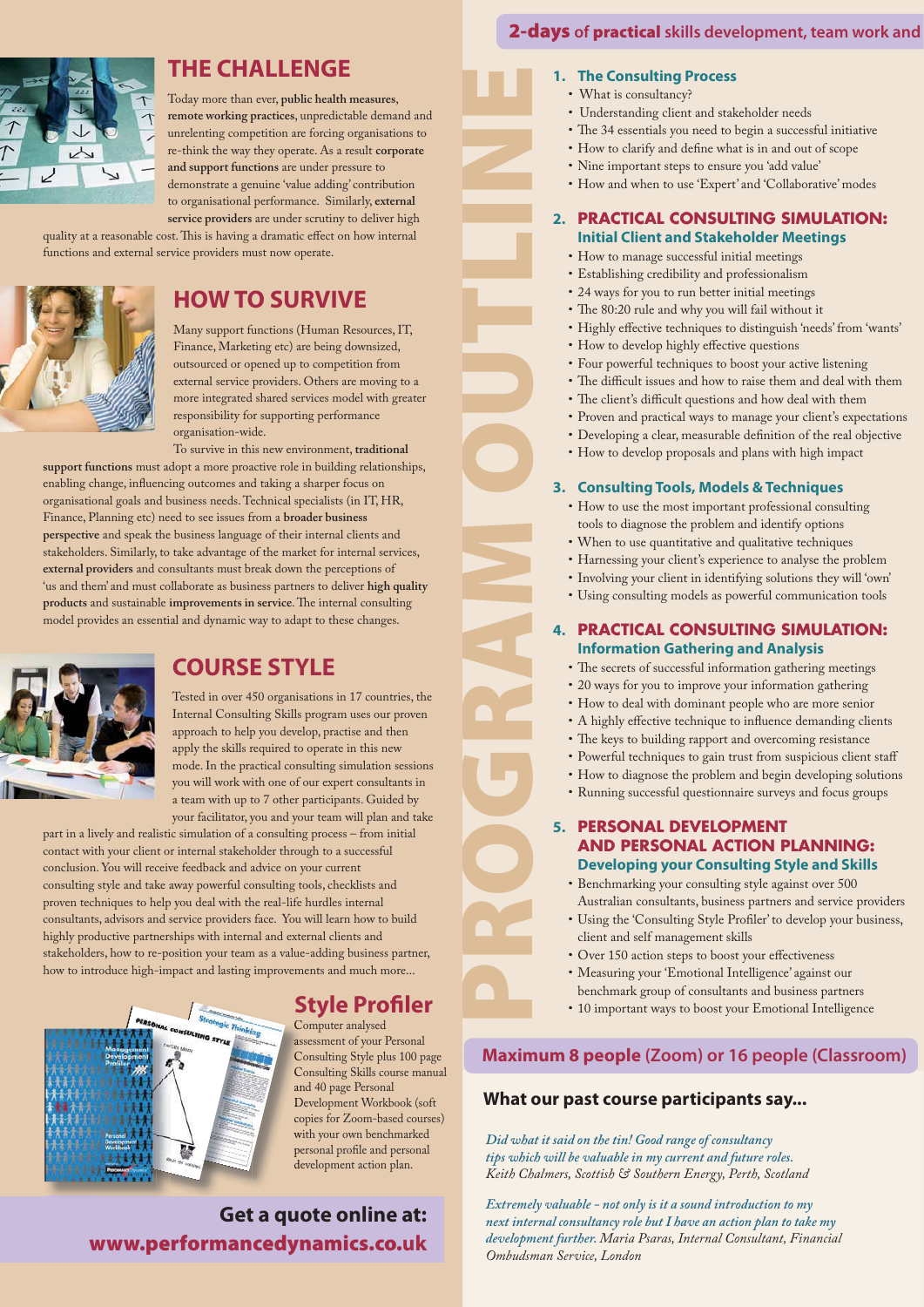### **consulting simulations, face-to-face or via** *™*

#### **6. SKILLS PRACTICE: Client Management and Influencing**

- Essentials of successful client and stakeholder management
- Difficult situations and how to deal with them
- A simple-but-effective 7-step process to help you say 'no'
- How to have the difficult conversations more techniques
- Applying proven techniques to handle 'difficult' stakeholders

#### **7. PRACTICAL CONSULTING SIMULATION: Presenting Recommendations to gain 'Buy-in'**

- How to present 'bad news' without alienating your client
- Using your EQ to help you communicate convincingly
- How to read and respond to your client's behaviour
- 23 ways to help you prepare and run persuasive presentations
- How to present your findings for maximum impact
- Distinguising 'buying signals' from interruptions
- How to handle the tough questions
- 6 effective ways to handle difficult people in presentations
- How to use the next steps to lock in client commitment

#### **8. ACTION PLANNING: 'Positioning' yourself as a valued 'business partner'**

- Moving from 'cost' or 'overhead' to 'added value'
- How to avoid simply being a 'pair of hands'
- Identifying opportunities to add greater value
- Building powerful networks and sponsors
	- \* 30 practical ways to re-position your team as a business partner
	- Developing your own 'marketing' action plan

## **Highly Practical: 6 Special Features**

- **1. Sharpen your skills in our hands-on simulations of real-life business and consulting situations.**
- **2. Pin-point your development needs and capitalise on your strengths with our unique Consulting Style Profiler.**
- **3. Take away our comprehensive manual, practical check-lists and quick-reference Palm Cards for your guidance after the course.**
- **4. Learn simple-but-effective techniques you can apply immediately.**
- **5. Maximise your personal learning in our small, tutor-guided skills development groups. Join Zoom courses from any location.**
- **6. Discover the "trade secrets" from our experienced case study facilitators who are all practising management consultants.**

# ),8 **Classroom or** *™* **?**

*Our classroom and online courses have identical content. In addition to instructor-led presentations and discussions, during online Zoom courses participants collaborate in Zoom breakout rooms with shared cloud whiteboards then run and review simulated consulting meetings with our highly experienced facilitators. Zoom-based course participants receive soft copies of all course materials.*

*"One of the best programmes I have been on. I found the content not only invaluable for future consultancy meetings but many learning points are applicable to my general work. Extremely valuable." Fiona Rodden, NHS Thames Valley & Wessex Leadership Academy*

*Very valuable in learning lots of new techniques and how to deal with difficult people and unexpected outcomes. Maxine Nottridge, Global Human Resources Business Process Manager, BOC Gases* 



**Daryl Wightman** is Managing Director of Performance Dynamics and our Course Leader. He has over 30 years' experience as a management consultant and has a unique background in both business information systems and human behaviour. He joined Andersen Consulting (now Accenture) as an IT Consultant in 1978 and designed and implemented large computerised business systems for clients in insurance and banking in London. As a

Chartered Psychologist in the SHL Group and then a Managing Consultant in PricewaterhouseCoopers (pwc) he assisted clients in London and Sydney to initiate and manage organisational and culture change and introduce leading-edge HR practices to align human performance with business goals. He regularly facilitates business planning and change management initiatives and has assisted over 150 major organisations in the UK, Europe, Asia, Middle East, Africa, USA, Canada and Australia including Tata Steel Europe, Lloyd's underwriters, Jaguar Cars, Amadeus France, The Royal Mint, ThoughtWorks USA, Pliva Croatia, BHP Billiton, Bank Negara (Malaysia), i2 Technologies (India), Fonterra NZ, the Australian Taxation Office and the Commonwealth Secretariat. Daryl is a regular speaker on change management and one of the authors of 'Australian Human Resources Management'. He was awarded a scholarship to Cambridge, holds a double MA in Physics and Psychology from Cambridge University and is a Chartered Psychologist in the British Psychological Society



**Kate McLaughlin** is Training Director of Performance Dynamics and has over 20 years' experience in training and business consultancy in financial institutions in London and Sydney. She is a specialist in banking operations and designed and implemented the quality standards and process for the first project in Europe to centralise back office processing in retail banking operations. Kate designs and implements training and

development solutions to support business improvement initiatives and her past clients include HSBC, Schroders, Hill Samuel and Midland Montagu. She holds a BA(Hons) from Southampton University, Post Graduate Certificate in Education (Cambridge) and is an Associate of the Chartered Institute of Financial Services (UK).



**Natalie Verdon** has over 20 years' experience in management consultancy. She specialises in change management processes taking a holistic view of business systems, organisational culture and factors influencing bottom-line results. She is co-author of the 'International Customer Service Standard' and is a regular speaker and trainer on customer service and process improvement. Her clients include Pfizer, Westpac, Qantas and Woolworths. Natalie holds a

Bachelor of Arts degree in Psychology and is a licensed assessor for the International Standards Accreditation Board.

# **To join a course** *™* **each person will need their own**:

- Laptop or desktop computer with speakers, webcam, microphone (or headset). See requirements: **https://support.zoom.us**
- Zoom video conferencing application (free)
- Miro online whiteboard application (free)
- **Broadband internet** connection (wired or mobile) minimum bandwidth 1.5Mbps/1.5Mbps (up/down). A standard broadband service is around 20Mbps.
- Test your equipment at https://zoom.us/test